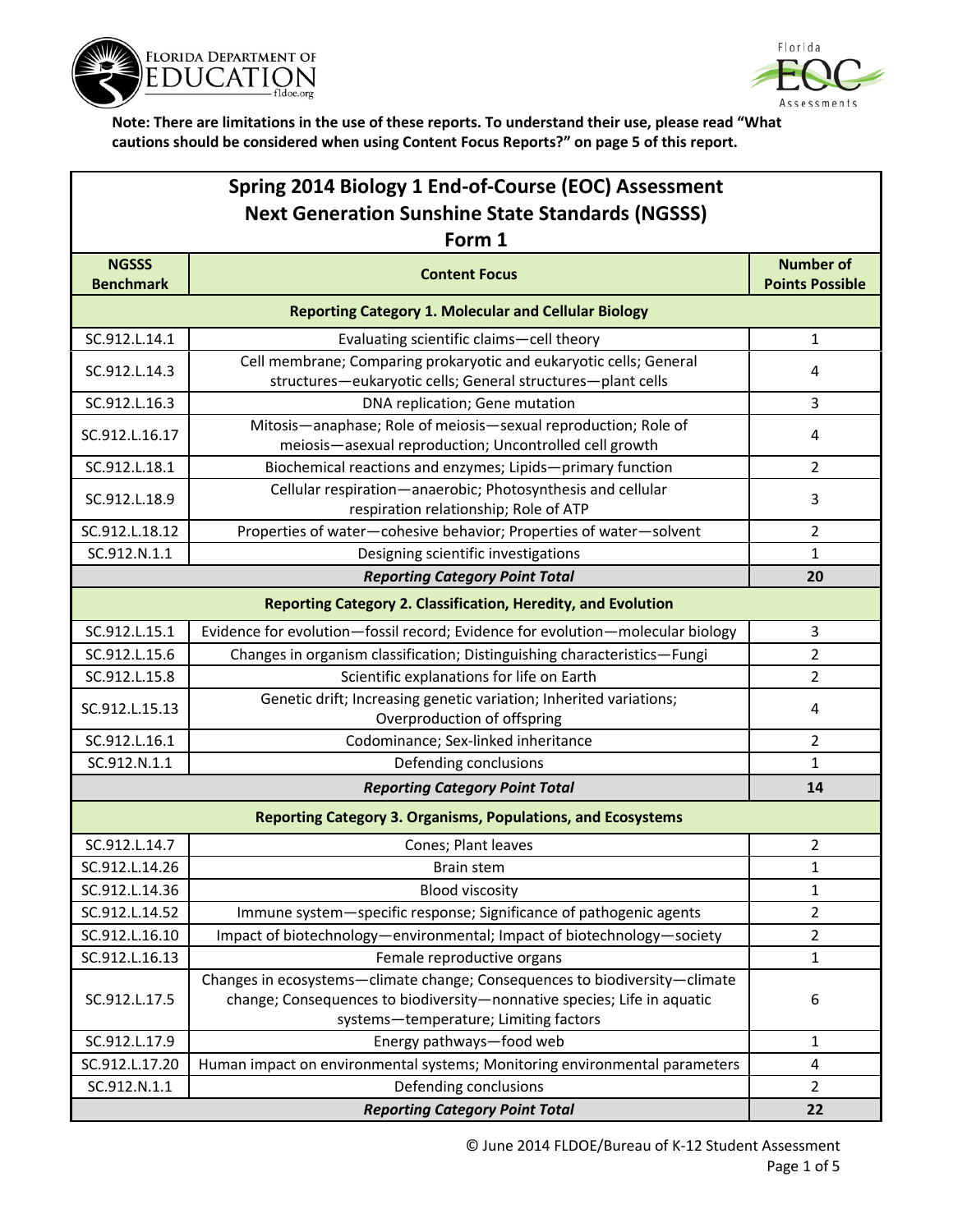



| Spring 2014 Biology 1 End-of-Course (EOC) Assessment                 |                                                                                                                                                   |                                            |  |  |
|----------------------------------------------------------------------|---------------------------------------------------------------------------------------------------------------------------------------------------|--------------------------------------------|--|--|
| <b>Next Generation Sunshine State Standards (NGSSS)</b>              |                                                                                                                                                   |                                            |  |  |
| Form 2                                                               |                                                                                                                                                   |                                            |  |  |
| <b>NGSSS</b><br><b>Benchmark</b>                                     | <b>Content Focus</b>                                                                                                                              | <b>Number of</b><br><b>Points Possible</b> |  |  |
| <b>Reporting Category 1. Molecular and Cellular Biology</b>          |                                                                                                                                                   |                                            |  |  |
| SC.912.L.14.1                                                        | Identifying what is science-cell theory                                                                                                           | $\mathbf{1}$                               |  |  |
| SC.912.L.14.3                                                        | Cell membrane; Comparing plant and animal cells-cell wall; Comparing<br>prokaryotic and eukaryotic cells; General structures-eukaryotic cells     | 4                                          |  |  |
| SC.912.L.16.3                                                        | DNA replication; Gene mutation                                                                                                                    | 3                                          |  |  |
| SC.912.L.16.17                                                       | Comparing mitosis and meiosis; Mitosis-anaphase; Role of mitosis-asexual<br>reproduction; Uncontrolled cell growth                                | 4                                          |  |  |
| SC.912.L.18.1                                                        | Biochemical reactions and enzymes; Nucleic acids-primary function                                                                                 | $\overline{2}$                             |  |  |
| SC.912.L.18.9                                                        | Cellular respiration-anaerobic; Photosynthesis-reactants;<br>Photosynthesis and cellular respiration relationship                                 | 3                                          |  |  |
| SC.912.L.18.12                                                       | Properties of water-cohesive behavior                                                                                                             | $\mathbf{1}$                               |  |  |
| SC.912.N.1.1                                                         | Analyzing data; Evaluating scientific explanations                                                                                                | $\overline{2}$                             |  |  |
|                                                                      | <b>Reporting Category Point Total</b>                                                                                                             | 20                                         |  |  |
| <b>Reporting Category 2. Classification, Heredity, and Evolution</b> |                                                                                                                                                   |                                            |  |  |
| SC.912.L.15.1                                                        | Evidence for evolution-fossil record; Evidence for evolution-molecular biology                                                                    | 2                                          |  |  |
| SC.912.L.15.6                                                        | Changes in organism classification; Distinguishing characteristics-Plantae;<br>Understanding classification                                       | 3                                          |  |  |
| SC.912.L.15.8                                                        | Scientific explanations for life on Earth                                                                                                         | $\overline{2}$                             |  |  |
| SC.912.L.15.13                                                       | Gene flow; Increasing genetic variation; Inherited variations                                                                                     | 3                                          |  |  |
| SC.912.L.16.1                                                        | Analyzing patterns of inheritance; Sex-linked inheritance                                                                                         | 2                                          |  |  |
| SC.912.N.1.1                                                         | Analyzing data; Evaluating scientific investigations                                                                                              | $\overline{2}$                             |  |  |
|                                                                      | <b>Reporting Category Point Total</b>                                                                                                             | 14                                         |  |  |
| <b>Reporting Category 3. Organisms, Populations, and Ecosystems</b>  |                                                                                                                                                   |                                            |  |  |
| SC.912.L.14.7                                                        | Cones; Dermal tissue; Plant leaves                                                                                                                | 4                                          |  |  |
| SC.912.L.14.26                                                       | Pons                                                                                                                                              | 1                                          |  |  |
| SC.912.L.14.36                                                       | Resistance                                                                                                                                        | 1                                          |  |  |
| SC.912.L.14.52                                                       | Immune system-nonspecific response; Significance of pathogenic agents                                                                             | $\overline{2}$                             |  |  |
| SC.912.L.16.10                                                       | Impact of biotechnology-environmental; Impact of biotechnology-individual;<br>Impact of biotechnology-society                                     | 3                                          |  |  |
| SC.912.L.16.13                                                       | Female reproductive organs                                                                                                                        | $\mathbf{1}$                               |  |  |
| SC.912.L.17.5                                                        | Changes in ecosystems-seasonal variations; Changes in ecosystems-<br>succession; Consequences to biodiversity-nonnative species; Limiting factors | 5                                          |  |  |
| SC.912.L.17.9                                                        | Energy pathways-food web; Water cycle                                                                                                             | $\overline{2}$                             |  |  |
| SC.912.L.17.20                                                       | Monitoring environmental parameters                                                                                                               | $\mathbf{1}$                               |  |  |
| SC.912.N.1.1                                                         | Defending conclusions; Evaluating scientific investigations                                                                                       | $\overline{2}$                             |  |  |
| <b>Reporting Category Point Total</b><br>22                          |                                                                                                                                                   |                                            |  |  |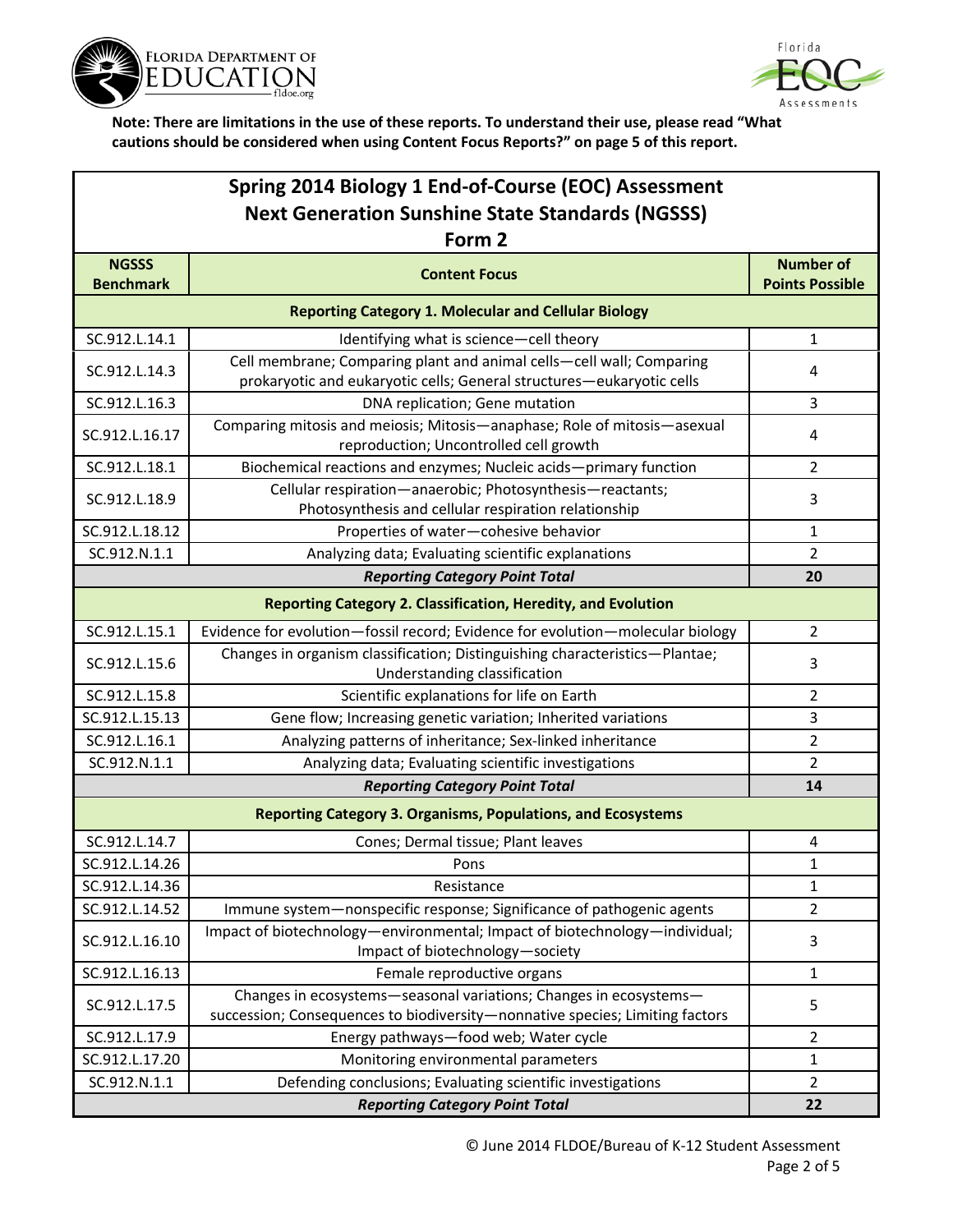



## **Spring 2014 Biology 1 End-of-Course (EOC) Assessment Next Generation Sunshine State Standards (NGSSS)**

| Form <sub>3</sub>                                           |                                                                                                                                                                                           |                                            |  |  |
|-------------------------------------------------------------|-------------------------------------------------------------------------------------------------------------------------------------------------------------------------------------------|--------------------------------------------|--|--|
| <b>NGSSS</b><br><b>Benchmark</b>                            | <b>Content Focus</b>                                                                                                                                                                      | <b>Number of</b><br><b>Points Possible</b> |  |  |
| <b>Reporting Category 1. Molecular and Cellular Biology</b> |                                                                                                                                                                                           |                                            |  |  |
| SC.912.L.14.1                                               | Identifying what is science-cell theory                                                                                                                                                   | $\mathbf{1}$                               |  |  |
| SC.912.L.14.3                                               | Cell membrane; Comparing plant and animal cells-common structures;<br>Comparing prokaryotic and eukaryotic cells; General structures-eukaryotic cells                                     | 4                                          |  |  |
| SC.912.L.16.3                                               | Chromosomal mutation; Gene mutation                                                                                                                                                       | 2                                          |  |  |
| SC.912.L.16.17                                              | Meiosis I and II-prophase; Mitosis-anaphase; Mitosis-telophase; Role of<br>mitosis-asexual reproduction; Uncontrolled cell growth                                                         | 5                                          |  |  |
| SC.912.L.18.1                                               | Biochemical reactions and enzymes; Nucleic acids-primary function;<br>Proteins-molecular structure                                                                                        | 3                                          |  |  |
| SC.912.L.18.9                                               | Cellular respiration-anaerobic                                                                                                                                                            | 1                                          |  |  |
| SC.912.L.18.12                                              | Properties of water-cohesive behavior; Properties of water-solvent                                                                                                                        | $\overline{2}$                             |  |  |
| SC.912.N.1.1                                                | Evaluating scientific explanations                                                                                                                                                        | $\overline{2}$                             |  |  |
|                                                             | <b>Reporting Category Point Total</b>                                                                                                                                                     | 20                                         |  |  |
|                                                             | <b>Reporting Category 2. Classification, Heredity, and Evolution</b>                                                                                                                      |                                            |  |  |
| SC.912.L.15.1                                               | Evaluating scientific claims-evolution; Evidence for evolution-fossil record;<br>Evidence for evolution-molecular biology                                                                 | 3                                          |  |  |
| SC.912.L.15.6                                               | Changes in organism classification; Distinguishing characteristics-Fungi;<br>Understanding classification                                                                                 | 3                                          |  |  |
| SC.912.L.15.8                                               | Scientific explanations for life on Earth                                                                                                                                                 | 1                                          |  |  |
| SC.912.L.15.13                                              | Increasing genetic variation; Inherited variations                                                                                                                                        | 3                                          |  |  |
| SC.912.L.16.1                                               | Codominance; Incomplete dominance; Sex-linked inheritance                                                                                                                                 | 3                                          |  |  |
| SC.912.N.1.1                                                | Defending conclusions                                                                                                                                                                     | $\mathbf{1}$                               |  |  |
|                                                             | <b>Reporting Category Point Total</b>                                                                                                                                                     | 14                                         |  |  |
|                                                             | <b>Reporting Category 3. Organisms, Populations, and Ecosystems</b>                                                                                                                       |                                            |  |  |
| SC.912.L.14.7                                               | Cones; Plant leaves                                                                                                                                                                       | $\overline{2}$                             |  |  |
| SC.912.L.14.26                                              | Occipital lobe                                                                                                                                                                            | 1                                          |  |  |
| SC.912.L.14.36                                              | <b>Blood pressure</b>                                                                                                                                                                     | 1                                          |  |  |
| SC.912.L.14.52                                              | Immune system-nonspecific response; Significance of pathogenic agents                                                                                                                     | 2                                          |  |  |
| SC.912.L.16.10                                              | Impact of biotechnology-environmental                                                                                                                                                     | 1                                          |  |  |
| SC.912.L.16.13                                              | Female reproductive organs                                                                                                                                                                | 1                                          |  |  |
| SC.912.L.17.5                                               | Changes in ecosystems-seasonal variations; Changes in ecosystems-<br>succession; Consequences to biodiversity-nonnative species;<br>Life in aquatic systems-temperature; Limiting factors | 6                                          |  |  |
| SC.912.L.17.9                                               | Energy pathways-energy pyramid; Energy pathways-food web                                                                                                                                  | $\overline{2}$                             |  |  |
| SC.912.L.17.20                                              | Costs and benefits-renewable resources; Human impact on<br>environmental systems                                                                                                          | $\overline{2}$                             |  |  |
| SC.912.N.1.1                                                | Defending conclusions; Designing scientific investigations; Making inferences                                                                                                             | 4                                          |  |  |
| <b>Reporting Category Point Total</b>                       |                                                                                                                                                                                           |                                            |  |  |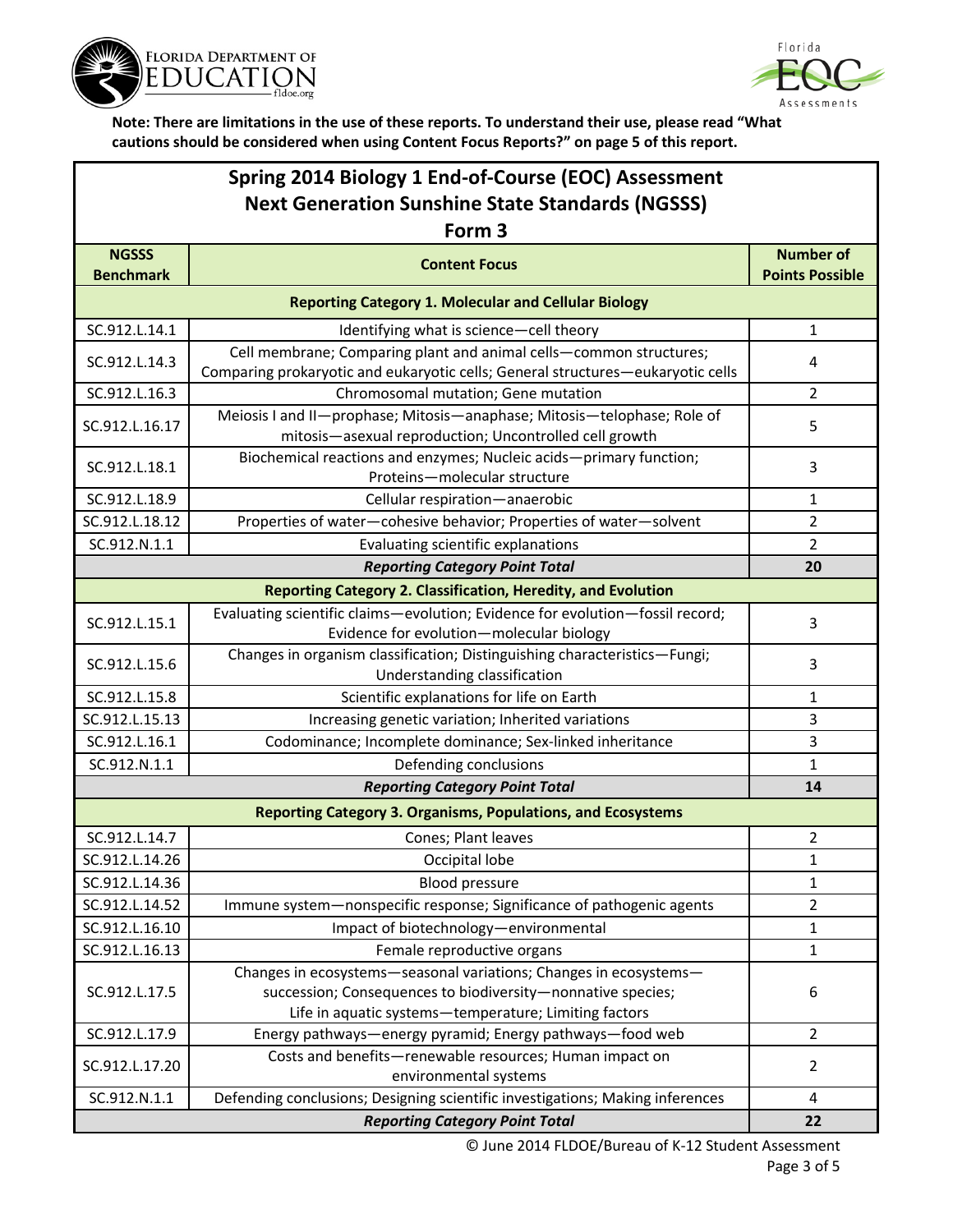



| Spring 2014 Biology 1 End-of-Course (EOC) Assessment        |                                                                                                                                                                          |                                            |  |  |
|-------------------------------------------------------------|--------------------------------------------------------------------------------------------------------------------------------------------------------------------------|--------------------------------------------|--|--|
| <b>Next Generation Sunshine State Standards (NGSSS)</b>     |                                                                                                                                                                          |                                            |  |  |
| Form 4                                                      |                                                                                                                                                                          |                                            |  |  |
| <b>NGSSS</b><br><b>Benchmark</b>                            | <b>Content Focus</b>                                                                                                                                                     | <b>Number of</b><br><b>Points Possible</b> |  |  |
| <b>Reporting Category 1. Molecular and Cellular Biology</b> |                                                                                                                                                                          |                                            |  |  |
| SC.912.L.14.1                                               | Cell theory                                                                                                                                                              | $\mathbf{1}$                               |  |  |
| SC.912.L.14.3                                               | Cell membrane; Comparing plant and animal cells-chloroplasts;<br>Comparing prokaryotic and eukaryotic cells                                                              | 3                                          |  |  |
| SC.912.L.16.3                                               | Gene mutation                                                                                                                                                            | $\overline{2}$                             |  |  |
| SC.912.L.16.17                                              | Mitosis-anaphase; Mitosis-prophase; Role of mitosis-asexual<br>reproduction; Uncontrolled cell growth                                                                    | 5                                          |  |  |
| SC.912.L.18.1                                               | Biochemical reactions and enzymes; Nucleic acids-primary function                                                                                                        | 3                                          |  |  |
| SC.912.L.18.9                                               | Cellular respiration; Cellular respiration-anaerobic                                                                                                                     | $\overline{2}$                             |  |  |
| SC.912.L.18.12                                              | Properties of water-cohesive behavior; Properties of water-freezing                                                                                                      | $\overline{2}$                             |  |  |
| SC.912.N.1.1                                                | Analyzing data; Making inferences                                                                                                                                        | $\overline{2}$                             |  |  |
|                                                             | <b>Reporting Category Point Total</b>                                                                                                                                    | 20                                         |  |  |
|                                                             | <b>Reporting Category 2. Classification, Heredity, and Evolution</b>                                                                                                     |                                            |  |  |
| SC.912.L.15.1                                               | Evidence for evolution-fossil record; Evidence for evolution-molecular biology                                                                                           | 2                                          |  |  |
| SC.912.L.15.6                                               | Distinguishing characteristics-Animalia; Distinguishing characteristics-Plantae;<br>Understanding classification                                                         | 3                                          |  |  |
| SC.912.L.15.8                                               | Scientific explanations for life on Earth                                                                                                                                | $\overline{2}$                             |  |  |
| SC.912.L.15.13                                              | Genetic drift; Inherited variations; Overproduction of offspring                                                                                                         | 3                                          |  |  |
| SC.912.L.16.1                                               | Analyzing patterns of inheritance; Predicting inherited patterns;<br>Sex-linked inheritance                                                                              | 3                                          |  |  |
| SC.912.N.1.1                                                | Defending conclusions                                                                                                                                                    | $\mathbf{1}$                               |  |  |
|                                                             | <b>Reporting Category Point Total</b>                                                                                                                                    | 14                                         |  |  |
|                                                             | <b>Reporting Category 3. Organisms, Populations, and Ecosystems</b>                                                                                                      |                                            |  |  |
| SC.912.L.14.7                                               | Cones; Plant leaves; Plant structures-reproduction                                                                                                                       | 3                                          |  |  |
| SC.912.L.14.26                                              | Parietal lobe                                                                                                                                                            | $\mathbf{1}$                               |  |  |
| SC.912.L.14.36                                              | Resistance                                                                                                                                                               | $\mathbf{1}$                               |  |  |
| SC.912.L.14.52                                              | Significance of pathogenic agents                                                                                                                                        | $\mathbf{1}$                               |  |  |
| SC.912.L.16.10                                              | Impact of biotechnology-environmental                                                                                                                                    | $\mathbf{1}$                               |  |  |
| SC.912.L.16.13                                              | Female reproductive organs                                                                                                                                               | $\mathbf{1}$                               |  |  |
| SC.912.L.17.5                                               | Carrying capacity; Changes in ecosystems-succession; Consequences<br>to biodiversity-human activity; Consequences to<br>biodiversity-nonnative species; Limiting factors | 7                                          |  |  |
| SC.912.L.17.9                                               | Carbon cycle; Energy pathways-food web                                                                                                                                   | $\overline{2}$                             |  |  |
| SC.912.L.17.20                                              | Human impact on environmental systems; Monitoring environmental<br>parameters; Using renewable resources                                                                 | 3                                          |  |  |
| SC.912.N.1.1                                                | Defending conclusions                                                                                                                                                    | $\overline{2}$                             |  |  |
| <b>Reporting Category Point Total</b>                       |                                                                                                                                                                          |                                            |  |  |